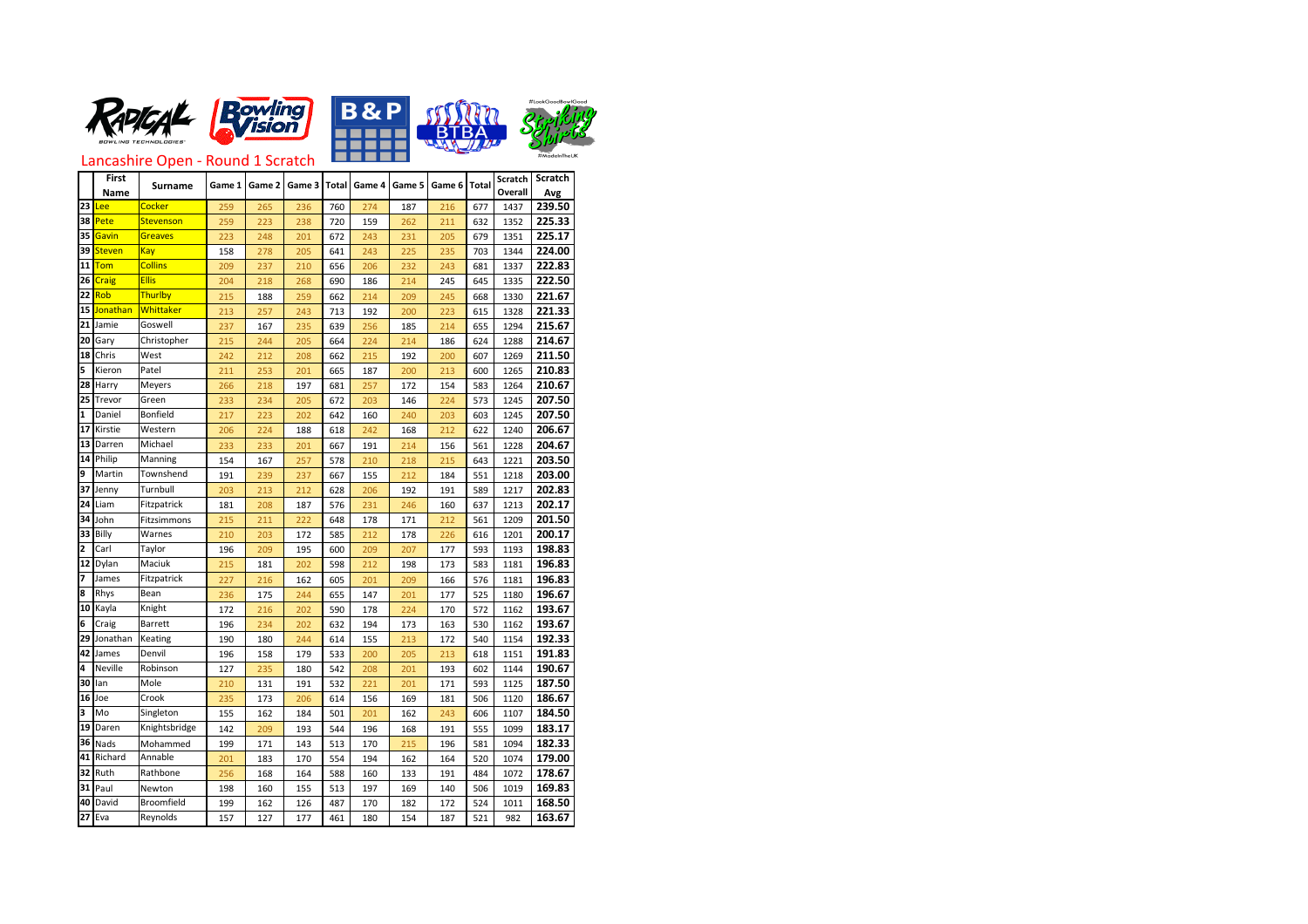| <b>First Name</b> | <b>Surname</b> | Game 1 | Game 2 | Game 3 | Total | Game 4 | Game 5 | Game 6 | Total | <b>Handicap Overall</b> | Handicap<br>Avg |
|-------------------|----------------|--------|--------|--------|-------|--------|--------|--------|-------|-------------------------|-----------------|
| Jamie             | <b>Goswell</b> | 237    | 167    | 235    | 639   | 256    | 185    | 214    | 655   | 1498                    | 249.67          |
| <b>Lee</b>        | <b>Cocker</b>  | 259    | 265    | 236    | 760   | 274    | 187    | 216    | 677   | 1449                    | 241.50          |
| Jonathan          | Whittaker      | 213    | 257    | 243    | 713   | 192    | 200    | 223    | 615   | 1436                    | 239.33          |
| Kirstie           | Western        | 206    | 224    | 188    | 618   | 242    | 168    | 212    | 622   | 1420                    | 236.67          |
| <b>Trevor</b>     | Green          | 233    | 234    | 205    | 672   | 203    | 146    | 224    | 573   | 1419                    | 236.50          |
| Harry             | <b>Meyers</b>  | 266    | 218    | 197    | 681   | 257    | 172    | 154    | 583   | 1408                    | 234.67          |
| <b>Craig</b>      | <b>Ellis</b>   | 204    | 218    | 268    | 690   | 186    | 214    | 245    | 645   | 1407                    | 234.50          |
| Kieron            | Patel          | 211    | 253    | 201    | 665   | 187    | 200    | 213    | 600   | 1379                    | 229.83          |
| Chris             | West           | 242    | 212    | 208    | 662   | 215    | 192    | 200    | 607   | 1377                    | 229.50          |
| Gary              | Christopher    | 215    | 244    | 205    | 664   | 224    | 214    | 186    | 624   | 1372                    | 228.67          |
| <b>Steven</b>     | <b>Kay</b>     | 158    | 278    | 205    | 641   | 243    | 225    | 235    | 703   | 1362                    | 227.00          |
| <b>Tom</b>        | <b>Collins</b> | 209    | 237    | 210    | 656   | 206    | 232    | 243    | 681   | 1361                    | 226.83          |
| Pete              | Stevenson      | 259    | 223    | 238    | 720   | 159    | 262    | 211    | 632   | 1352                    | 225.33          |
| Gavin             | <b>Greaves</b> | 223    | 248    | 201    | 672   | 243    | 231    | 205    | 679   | 1351                    | 225.17          |
| Jenny             | Turnbull       | 203    | 213    | 212    | 628   | 206    | 192    | 191    | 589   | 1349                    | 224.8333        |
| James             | Denvil         | 196    | 158    | 179    | 533   | 200    | 205    | 213    | 618   | 1349                    | 224.83          |
| Eva               | Reynolds       | 157    | 127    | 177    | 461   | 180    | 154    | 187    | 521   | 1342                    | 223.6667        |
| Jonathan          | Keating        | 190    | 180    | 244    | 614   | 155    | 213    | 172    | 540   | 1334                    | 222.33          |
| Nads              | Mohammed       | 199    | 171    | 143    | 513   | 170    | 215    | 196    | 581   | 1334                    | 222.3333        |
| Rob               | Thurlby        | 215    | 188    | 259    | 662   | 214    | 209    | 245    | 668   | 1330                    | 221.67          |
| Daniel            | Bonfield       | 217    | 223    | 202    | 642   | 160    | 240    | 203    | 603   | 1329                    | 221.5           |
| Ruth              | Rathbone       | 256    | 168    | 164    | 588   | 160    | 133    | 191    | 484   | 1300                    | 216.6667        |
| Darren            | Michael        | 233    | 233    | 201    | 667   | 191    | 214    | 156    | 561   | 1288                    | 214.67          |
| Rhys              | Bean           | 236    | 175    | 244    | 655   | 147    | 201    | 177    | 525   | 1288                    | 214.67          |
| Philip            | Manning        | 154    | 167    | 257    | 578   | 210    | 218    | 215    | 643   | 1287                    | 214.50          |
| Dylan             | Maciuk         | 215    | 181    | 202    | 598   | 212    | 198    | 173    | 583   | 1265                    | 210.83          |
| Martin            | Townshend      | 191    | 239    | 237    | 667   | 155    | 212    | 184    | 551   | 1260                    | 210             |
| lan               | Mole           | 210    | 131    | 191    | 532   | 221    | 201    | 171    | 593   | 1257                    | 209.5           |
| James             | Fitzpatrick    | 227    | 216    | 162    | 605   | 201    | 209    | 166    | 576   | 1253                    | 208.8333        |
| Kayla             | Knight         | 172    | 216    | 202    | 590   | 178    | 224    | 170    | 572   | 1252                    | 208.6667        |
| Carl              | Taylor         | 196    | 209    | 195    | 600   | 209    | 207    | 177    | 593   | 1247                    | 207.83          |
| Billy             | Warnes         | 210    | 203    | 172    | 585   | 212    | 178    | 226    | 616   | 1243                    | 207.17          |
| Richard           | Annable        | 201    | 183    | 170    | 554   | 194    | 162    | 164    | 520   | 1230                    | 205             |
| Neville           | Robinson       | 127    | 235    | 180    | 542   | 208    | 201    | 193    | 602   | 1228                    | 204.67          |
| Liam              | Fitzpatrick    | 181    | 208    | 187    | 576   | 231    | 246    | 160    | 637   | 1225                    | 204.1667        |
| Craig             | <b>Barrett</b> | 196    | 234    | 202    | 632   | 194    | 173    | 163    | 530   | 1210                    | 201.6667        |
| John              | Fitzsimmons    | 215    | 211    | 222    | 648   | 178    | 171    | 212    | 561   | 1209                    | 201.50          |
| Daren             | Knightsbridge  | 142    | 209    | 193    | 544   | 196    | 168    | 191    | 555   | 1207                    | 201.1667        |
| Paul              | Newton         | 198    | 160    | 155    | 513   | 197    | 169    | 140    | 506   | 1199                    | 199.8333        |
| Mo                | Singleton      | 155    | 162    | 184    | 501   | 201    | 162    | 243    | 606   | 1191                    | 198.5           |
| Joe               | Crook          | 235    | 173    | 206    | 614   | 156    | 169    | 181    | 506   | 1120                    | 186.67          |
| David             | Broomfield     | 199    | 162    | 126    | 487   | 170    | 182    | 172    | 524   | 1059                    | 176.5           |

# Lancashire Open - Round 1 Handicap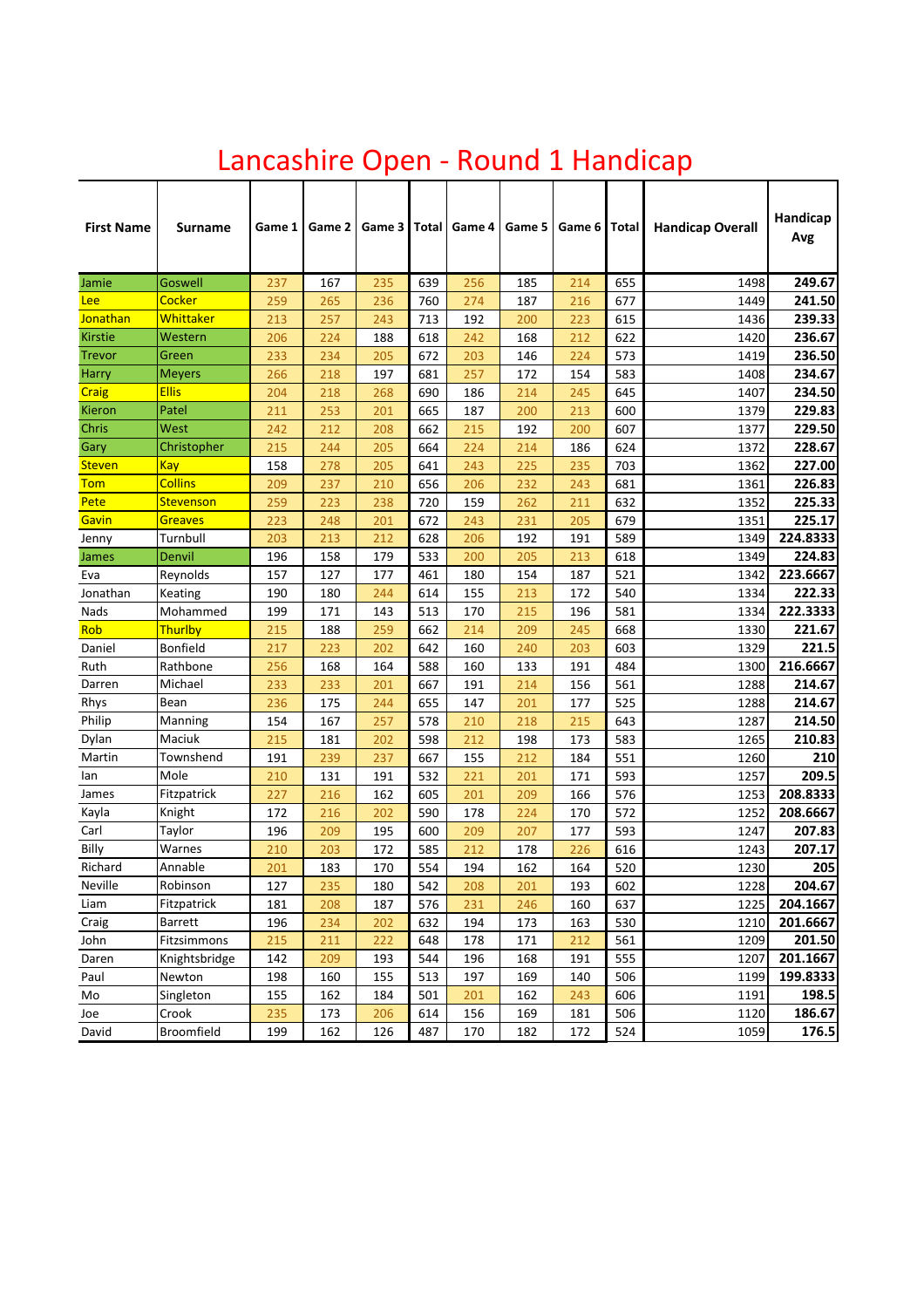| <b>First</b><br><b>Name</b> | <b>Surname</b>   | <b>Scratch Total from</b><br>1st <sub>6</sub> | Game 1 | Game 2 | Game 3 | <b>Total</b> | <b>Scratch</b><br><b>Overall</b> | <b>Scratch</b><br>Avg |
|-----------------------------|------------------|-----------------------------------------------|--------|--------|--------|--------------|----------------------------------|-----------------------|
| <b>Lee</b>                  | <b>Cocker</b>    | 1437                                          | 258    | 224    | 225    | 707          | 2144                             | 238.22                |
| Pete                        | Stevenson        | 1352                                          | 224    | 245    | 242    | 711          | 2063                             | 229.22                |
| <b>Rob</b>                  | <b>Thurlby</b>   | 1330                                          | 238    | 238    | 224    | 700          | 2030                             | 225.56                |
| Gavin                       | <b>Greaves</b>   | 1351                                          | 268    | 200    | 168    | 636          | 1987                             | 220.78                |
| Jonathan                    | <b>Whittaker</b> | 1328                                          | 149    | 224    | 220    | 593          | 1921                             | 213.44                |
| <b>Craig</b>                | <b>Ellis</b>     | 1335                                          | 202    | 180    | 178    | 560          | 1895                             | 210.56                |
| <b>Steven</b>               | <b>Kay</b>       | 1344                                          | 210    | 156    | 179    | 545          | 1889                             | 209.89                |
| <b>Tom</b>                  | <b>Collins</b>   | 1337                                          | 167    | 167    | 214    | 548          | 1885                             | 209.44                |

### Lancashire Open - Round 2 Scratch

## Lancashire Open - Round 2 Handicap

| <b>First</b>   | <b>Surname</b> | <b>Handicap Total from</b> |     | Game 1 | Game 2 | Game 3 | <b>Total</b>   | Handicap | Handicap |
|----------------|----------------|----------------------------|-----|--------|--------|--------|----------------|----------|----------|
| <b>Name</b>    |                | 1st <sub>6</sub>           |     |        |        |        | <b>Overall</b> | Avg      |          |
| <b>Jamie</b>   | Goswell        | 1498                       | 217 | 169    | 215    | 601    | 2201           | 244.56   |          |
| <b>Kirstie</b> | <b>Western</b> | 1420                       | 201 | 189    | 199    | 589    | 2099           | 233.22   |          |
| <b>Trevor</b>  | Green          | 1419                       | 166 | 206    | 209    | 581    | 2087           | 231.89   |          |
| Gary           | Christopher    | 1372                       | 221 | 237    | 199    | 657    | 2071           | 230.11   |          |
| <b>Chris</b>   | West           | 1377                       | 210 | 225    | 202    | 637    | 2068           | 229.78   |          |
| <b>Kieron</b>  | Patel          | 1379                       | 213 | 165    | 245    | 623    | 2059           | 228.78   |          |
| <b>Harry</b>   | <b>Meyers</b>  | 1408                       | 158 | 198    | 185    | 541    | 2021           | 224.56   |          |
| <b>James</b>   | Denvil         | 1349                       | 201 | 139    | 197    | 537    | 1985           | 220.56   |          |